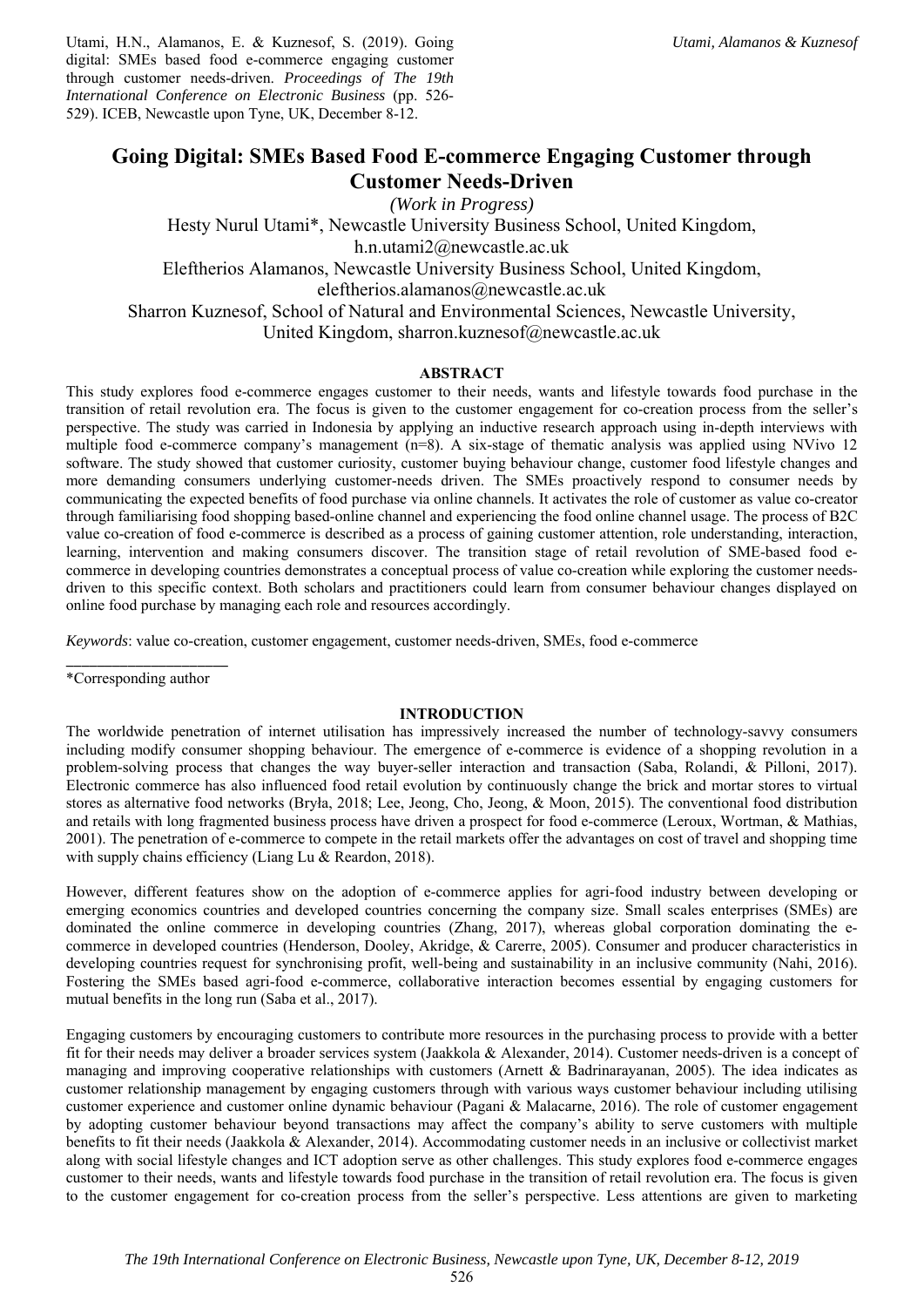transformation of food commerce through electronic channels provided by SMEs by understanding their way to engage customers with unique value proposition. Specifically, it observes the implementation of customer relationship development to accommodate customer food buying changes through e-commerce and exploring the value generating process. Two research questions proposed in this study:

RQ1: How SME based food e-commerce engages the customer through customer needs-driven?

RQ2: How is customer value co-creation process adopted to introduce new food shopping channel with online stores?

## **METHODOLOGY**

The study was applied inductive reasoning through in-depth interviews. The aim was to explore the understanding of the changes in consumer buying behaviour from physical stores to online stores by engaging customers and enables them to be the value co-creator. The focus is given on food e-commerce that operates by small-medium enterprises (SMEs) that sold fresh produce such as fruits and vegetables in Indonesia. By understanding customer needs-driven adopted by the informants could discover how SMEs based food e-commerce approach the urban community as the targeted market. Two potential locations of metropolitan cities in Indonesia namely Bandung and Jakarta were selected to trace the food e-commerce operation. As a result, eight interviews were carried out to facilitate the data collection (see table 1). The study gathers data through a semi-structured interview using purposive sampling. The sampling can provide the anticipated information by narrowing the targeted respondents to specific target groups (Sekaran & Bougie, 2016).

| Name          | Business operations                      | Gender | Role in the company | Legal structure of  |
|---------------|------------------------------------------|--------|---------------------|---------------------|
|               |                                          |        |                     | the business        |
| Interviewee 1 | E-commerce supplier company and retailer | Female | <b>CEO</b>          | Start-up company    |
| Interviewee 2 | Farmer producer and e-commerce retailer  | Male   | Founder             | Sole proprietorship |
| Interviewee 3 | E-commerce supplier company and retailer | Female | <b>CFO</b>          | Start-up company    |
| Interviewee 4 | E-commerce retailer                      | Female | Founder             | Sole proprietorship |
| Interviewee 5 | E-commerce supplier company              | Male   | Co-founder          | Partnership         |
| Interviewee 6 | E-commerce supplier company and retailer | Male   | Buyer specialist    | Start-up company    |
| Interviewee 7 | E-commerce retailer                      | Male   | Operational manager | Partnership         |
| Interviewee 8 | E-commerce supplier company and retailer | Male   | Founder             | Sole proprietorship |

Table 1: Interviewees' Profile

The data analysis was facilitated by NVivo 12 QSR software for coding the data from interview transcripts. Six phases of thematic analysis were applied for classifying, analysing, defining and reporting the discovered themes (Braun & Clarke, 2006). The steps proposed by Braun and Clarke (2006) for thematic analysis consist of: (1) familiarising the data; (2) producing codes; (3) determining themes, (4) evaluating themes, (5) defining the names for the themes, and (6) writing the results. Thematic analysis was selected based on the offered flexibility of analysis and an advantageous method to examine the viewpoints of diverse research participants (Braun & Clarke, 2006). These advantages of thematic analysis were suitable for facilities the study objectives.

# **RESULTS**

#### **Customer-Needs Driven on Discovering the Online Food Purchase**

The analysis shows the food e-commerce in Indonesia mostly operated in the urban area but dominated by small-medium enterprises (SMEs). The companies are ranging from start-up companies, partnership, family business or sole proprietorship. The online retailers attempt to accommodate consumer behaviour change towards food using the internet. The virtual food stores facilitated by instant messaging apps, social media apps, websites, mobile apps, or the combinations of electronic channel application. Although social media and instant messenger are the most common platform used to adjust customer lifestyle. The urban consumer lifestyle is considered to have higher preferences for online shopping. The two online platforms are recognised for its capability to make personal interaction and interactive communication with the targeted market.

The study showed that customer curiosity, customer buying behaviour change, customer food lifestyle changes and more demanding consumers underlying customer-needs driven. Customer curiosity on using online platforms to fulfil their needs drive as a source developing different relationships with customers compared to the conventional way with face-to-face interaction. The emerging virtual market has changed customer shopping habit and customer food lifestyle. Higher demand for food preferences become the drivers for SMEs based food e-commerce to discover more consumer needs and wants. The awareness of knowing customer characteristics and their readiness to conduct food buying via online channels are essential for marketing strategy and gain more potential customers.

The SMEs proactively respond to consumer needs by communicating the expected benefits of food purchase via online channels. It activates the role of customer as value co-creator through familiarising food shopping based-online channel and experiencing the food online channel usage. Developing customer engagement aims to propose distinctive food shopping experiences, such as more meaningful information shared in real-time, personal services offering, effectiveness and accessibility. The interview data reveal information regarding the benefits of food e-commerce existence in the food chains.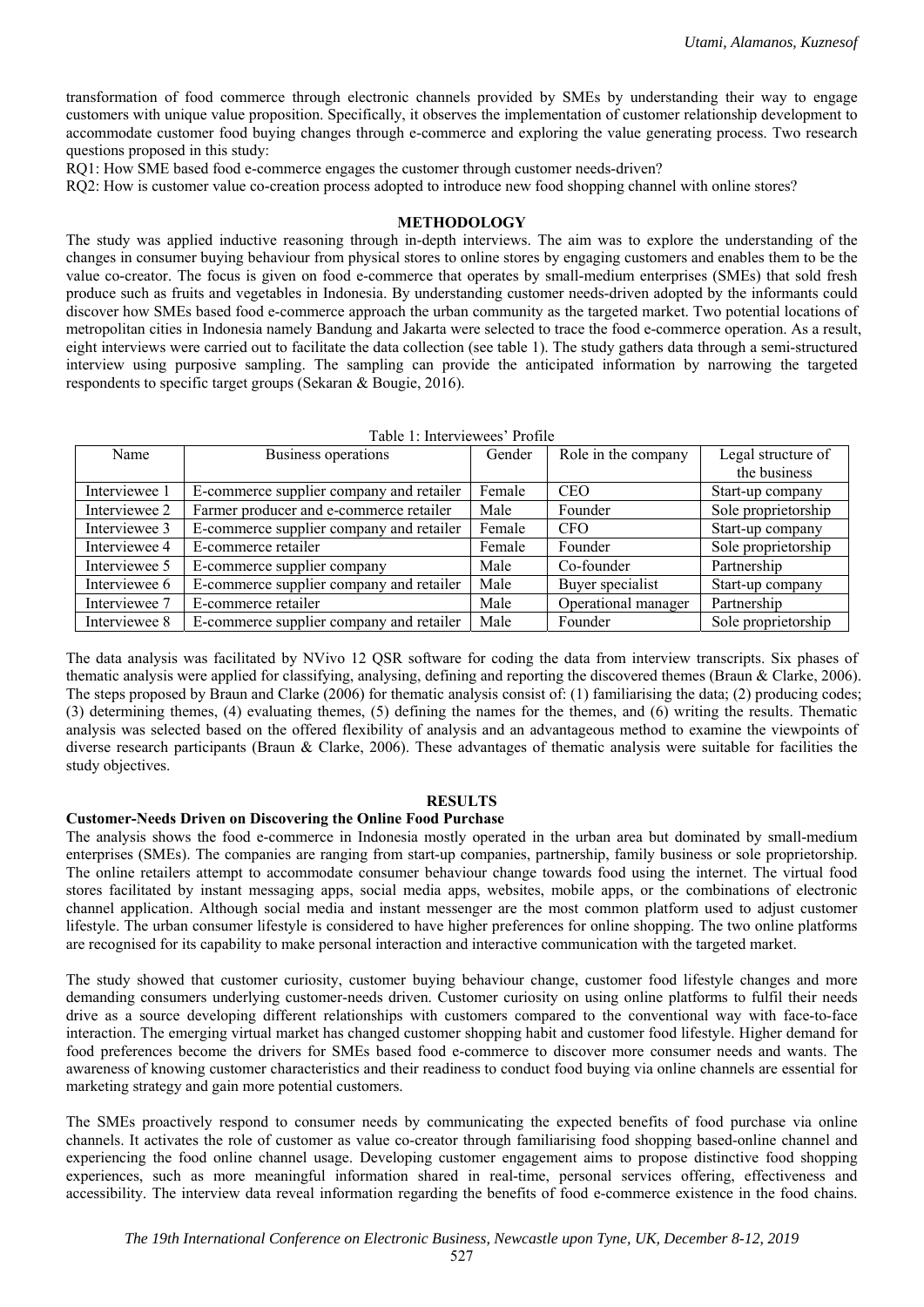For this specific context of agri-food industry in Indonesia that dominated by SMEs along the supply chains, the electronic channels may provide benefits as well solutions for both business market and customers. Specifically, for customers, they may realise more benefits offered by food e-commerce to fulfil their needs and serve as competitive offerings. For example, it is providing one-stop-food store, shopping simplicity and social acquirement amongst urban society.

## **Customer Value Co-Creation Process through SMEs Based Food E-Commerce**

The analysis reveals the process of engaging customers as part of value co-creation of food e-commerce. The process consists of (1) gaining customer attention; (2) role understanding; (3) interaction; (4) customer learning; (5) intervention; and (6) making consumers discover (see figure 1). The first stage of gaining customer attention is the initial phase of introducing the new food shopping platforms via online stores that significant to renew customer shopping habit. Promotions and provocations become essential at this stage to initiate customer awareness of food purchase via online channels. It conducted either via online promotions (e.g. social media, instant message broadcast) or conventional promotions (e.g. exhibitions, farmers market). The social interactions with the targeted market offer significant effects on customer engagement. The second stage of role understanding to make customer as co-creator in exploring the benefits of the channel may determine customer willingness to participate in the channels. Hence, the sellers perceived interaction development as an essential component to distribute messages to customers. Thus, the next stage of engaging customers is through interaction by providing access to the used online platforms, continues persuasion with customers, build interactive communication to avoid boredom and offered openness and transparency.



Figure 1. Customer engagement in the value co-creation process of SMEs based food e-commerce

Hereafter, the attachment with customers may lead them to have more access to learning what offered by food e-commerce. Customer learning facilitates customers to enhance the knowledge and at the same time to educate them on how to choose, to purchase and to consume foods advantageously. The learning process becomes crucial to renew customer knowledge on various food issues including food lifestyle. More meaningful insights provided by the sellers through the learning process may retain customers motivation to participate in the co-creation process. The next process on activating customer role in the cocreation is by sellers' intervention on optimising the benefits of using the online channels through online experiences, personalisation, relationship development, adoption to customer food lifestyle and generating a new food-related habit. The entire process end with making customer discover the co-creation benefits and outcomes. It may indicate as the success factor of keeping customer continue to develop long-term relationship with the business.

## **DISCUSSION**

In this context, food issues (e.g. food safety, customer adjust food lifestyle, more information received by consumers) may change customer behaviour to buy food. Customer engagement can be considered as the pull factor to retain customers. By engaging customers, online retailers can explore a psychological journey that experiencing by consumers. Although the benefits experiencing by customers may vary depending on the roles taken by customers in the joint activities (Nambisan & Baron, 2009). Understanding how consumer experience with the buying process, the seller can identify and recognise how consumer developing relationships with the business. In this stage, the seller can interfere in the relationship development by connecting physically, cognitively and emotionally with customers. The sellers may offer problem solutions to customer's needs and wants in various ways including shaping the product and service experience. SME food e-commerce personalised customer experience by engaging customers throughout the value co-creation process to discover the overall benefits of utilising the online channels for food shopping.

The absence of awareness and understanding of customer engagement can be disadvantages for the company's ability to survive in the market. Specifically, when the customers are highly attached to the particular culture and lifestyle that may influence customer habits and attitude. Online customer experience, level of personalisation and relationship development become vital to engage with customers and activate their role to co-create more value by benefiting the online channel.

# **IMPLICATIONS**

The transition stage of the retail revolution of SME-based food e-commerce in developing countries demonstrates a conceptual process of value co-creation while exploring the customer needs-driven to this specific context. Both scholars and practitioners